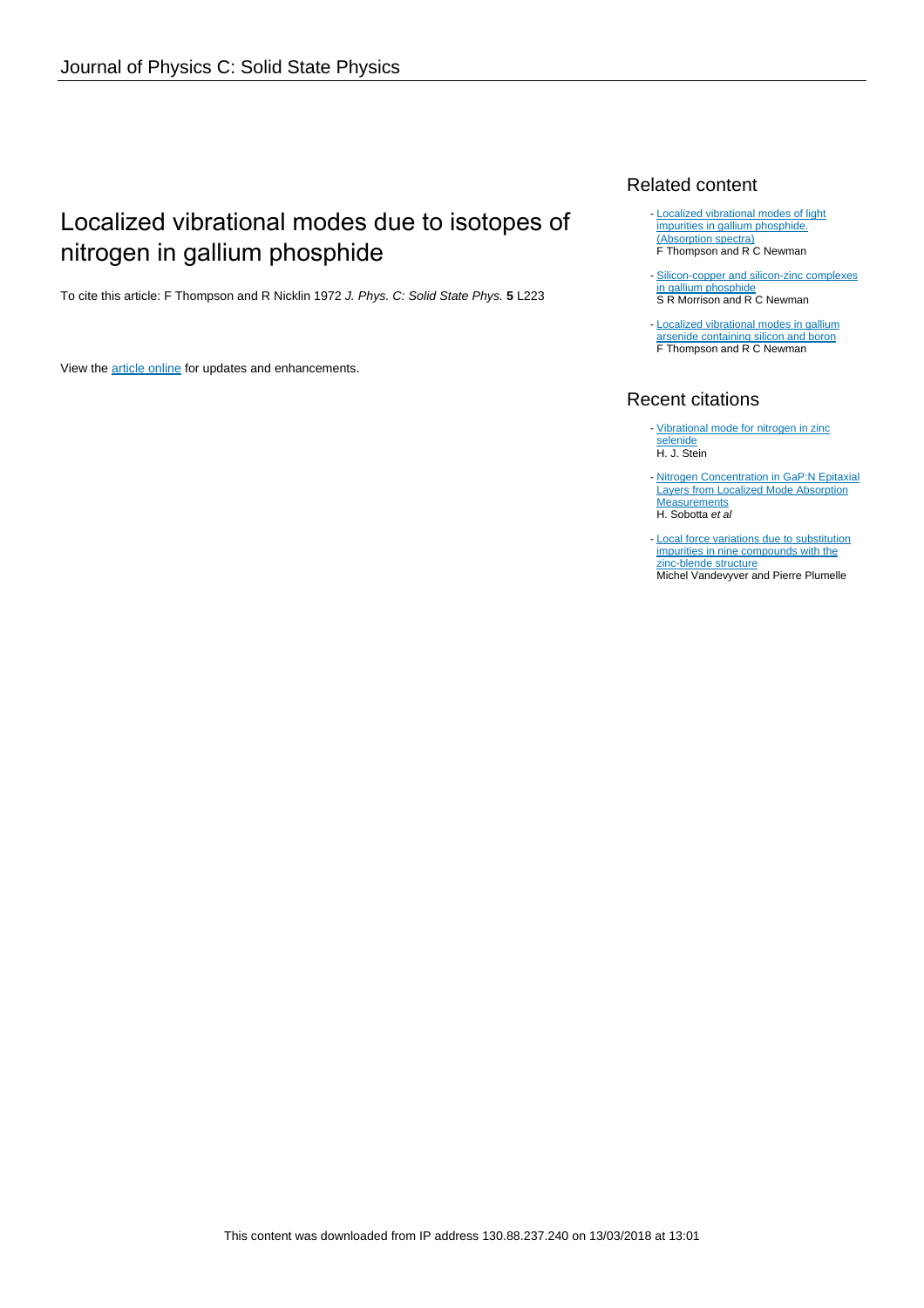#### **LETTER TO THE EDITOR**

## **Localized vibrational modes due to isotopes of nitrogen in gallium phosphide**

F THOMPSON<sup>†</sup> and R NICKLIN<sup>†</sup>

t **J J Thomson Physical Laboratory, University of Reading, Whiteknights, Reading, UK**   $\dagger$ Allen Clark Research Centre, The Plessey Co Ltd, Caswell, Towcester, Northants, **UK** 

**MS received 29 June 1972** 

**Abstract. Infrared absorption measurements on nitrogen doped gallium phosphide grown by the vapour phase epitaxial technique have revealed localized vibrational mode lines at 495.8 and 480.3 cm-1 due to 14N(P) and 15N(P) respectiwely. The frequencies of these lines are compared with theoretical values.** 

Infrared **(IR)** absorption lines due to the localized vibrational modes of various impurities in GaP have been reported by Spitzer *et al* (1969), Hayes *et al* (1969, 1970) and Thompson and Newman **(1971).** For boron, carbon and silicon in isolated tetrahedral sites, lines from more than one isotope have been detected and hence it has been possible to make unambiguous assignments. **A** line at **496.1** cm-1 was ascribed to I4N (Thompson and Newman **1971)** but the corresponding line for 15N was not observed owing to the low natural abundance of this isotope **(0.37** per cent). The frequency of the14N line is in good agreement with the value of **495** cm-1 determined by Thomas and Hopfield **(1966)** from the separation of sharp vibrational sidebands associated with zero phonon transitions of excitons bound to pairs of nitrogen atoms. By isotopic substitution of  $^{15}N$  for  $^{14}N$  these authors obtained a corresponding frequency of **481** cm-1 for the former isotope. In this letter we report **IR** measurements on GaP samples containing both 14N and 15N impurity atoms and, to the authors' knowledge, give the first direct observation of local mode lines from more than one isotope of an isoelectronic impurity on a group V site in any of the III-V compounds. **A** comparison is then made between the observed frequencies of these lines and theoretically predicted values.

Epitaxial gallium phosphide layers were grown by a process similar to that described by Tietjen and Amick **(1966),** using phosphine as the source of phosphorus and hydrogen chloride gas to transport the gallium. The material was deposited to a thickness of about 50  $\mu$ m on the (111)A faces of compensated GaP substrates cut from crystals grown by the liquid encapsulation Czochralski method (Bass and Oliver **1968).** Nitrogen doping up to a level of about  $5 \times 10^{19}$  cm<sup>-3</sup> was achieved by the addition to the vapour stream of ammonia produced from ammonium sulphate which contained  $^{14}N$  and  $^{15}N$  in equal abundance.

The infrared absorption spectra from these samples were similar to those obtained previously (see figure **1** of Thompson and Newman **1971)** except that there was an additional line at **480.3** cm-1 with a strength equal to that of the line at **495.8** cm-1. The latter line was ascribed to the localized vibrations of 14N on a phosphorus site and the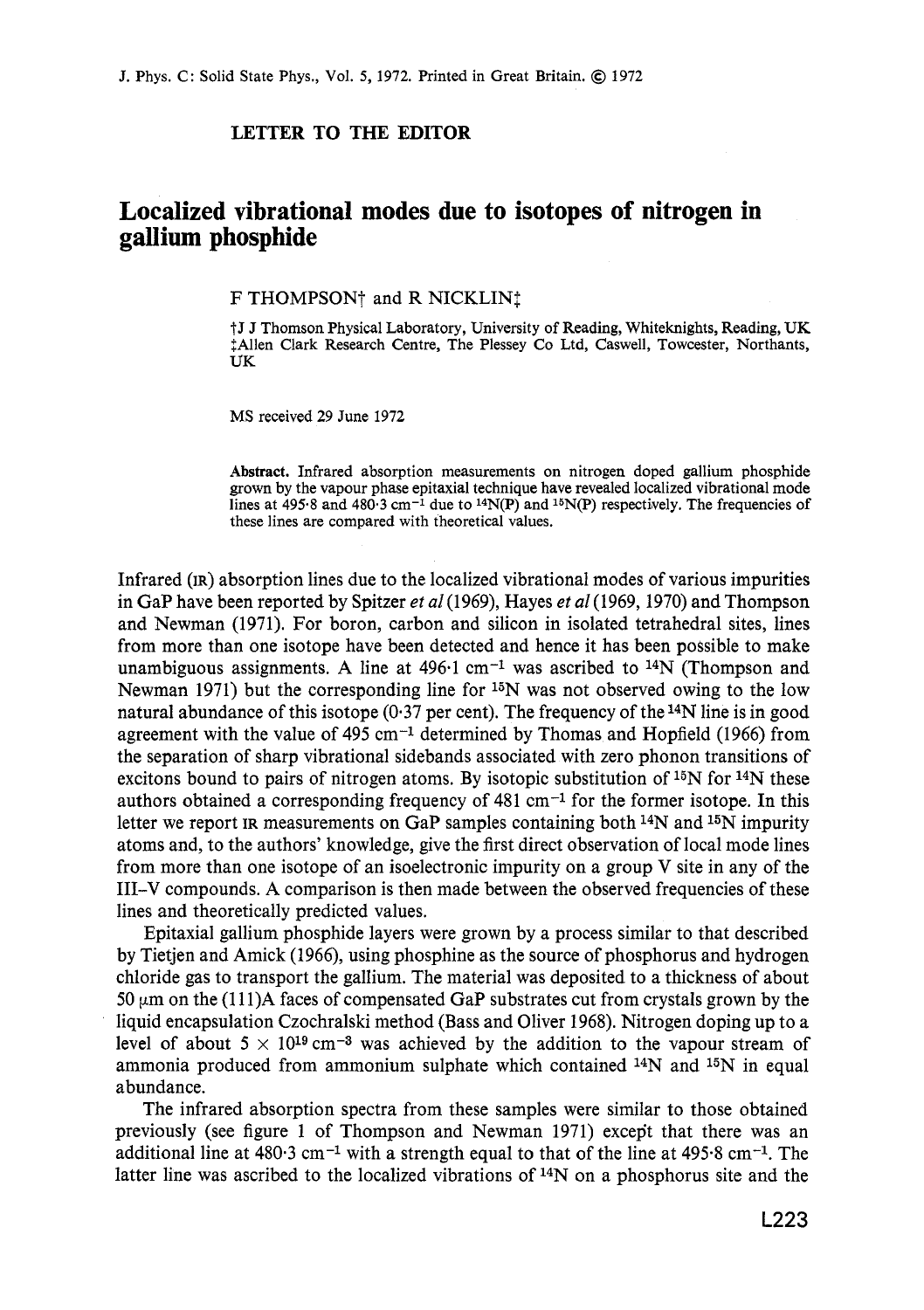former line is therefore undoubtedly due to I5N(P). The widths of these **IR** lines were about 4 cm-1 in samples containing the maximum concentration of nitrogen, but no resolved satellites due to [N-NI pairs were observed although their presence was established by exciton absorption measurements near the band edge. These observations are similar to those reported and discussed previously (Thompson and Newman 1971) and imply that the vibrational modes of isoelectronic impurities are highly localized and essentially involve displacements of only the impurity and its four nearest neighbour atoms. This *must* be the reason why there is such good agreement between the frequencies reported here for <sup>14</sup>N and <sup>15</sup>N and those given by Thomas and Hopfield (1966) for nitrogen pairs.

The observed local mode frequencies of  $495.8$  and  $480.3$  cm<sup>-1</sup> may be compared with the calculated values of 525 and 509 cm<sup>-1</sup> for <sup>14</sup>N(P) and <sup>15</sup>N(P) respectively (Gaur *et al* 1971). The discrepancies between these frequencies is undoubtedly due to the mass defect approximation used in the theory and indicates that there is a reduction in the local force constant of about 12 per cent which is a reasonable result (see Hayes 1968). Calculated values of 484 cm<sup>-1</sup> [w  $(^{14}N)$ ] and 470 cm<sup>-1</sup> [w  $(^{15}N)$ ] have also been obtained by Allen (1970) using the equation :

$$
\omega_{\rm L}^2 = A \left( \frac{1}{m_{\rm l}} + \frac{1}{a m_{\rm nn}} \right) \tag{1}
$$

where  $\omega_{\rm L}$  is the local mode frequency,  $m_i$  is the mass of the impurity atom,  $m_{\rm nn}$  is the mass of a nearest neighbour atom,  $\alpha$  is a parameter and A is a constant related to the frequency of the transverse optic mode of the pure lattice at the  $\Gamma$  point. Good agreement is again obtained with the observed frequencies. The use of this formula implies that only the impurity and its nearest neighbours have significant displacements in the local mode and hence the above agreement is not surprising in view of the high degree of localization inferred from the experimental observations. The choice of the value of  $\alpha$  in equation 1 would appear to be somewhat arbitrary. Thomas and Hopfield (1966), who first used this equation to estimate the isotopic shift in the frequencies  $\omega$  (<sup>14</sup>N) and  $\omega$  (<sup>15</sup>N), assumed that  $\alpha$  was equal to four. This would require that a displacement of the impurity atom results in antiparallel displacements of the four nearest neighbour atoms, but this is not necessarily so. Subsequently, Allen (1970) assumed that *a* had a value of the order of unity. Since local mode frequencies for the two isotopes of nitrogen have now been measured it is possible to *calculate* a value of *a* (see table 1). For comparison corresponding values of this parameter are also included for other impurities in gallium phosphide, gallium arsenide and silicon. It will be noticed that values of *a* have been included for

| Impurity | GaP                      | GaAs                     | Si                       |
|----------|--------------------------|--------------------------|--------------------------|
| в        | $1.58$ (Ga) <sup>a</sup> | $1.75$ (Ga) <sup>d</sup> | $1.22$ (Si) <sup>t</sup> |
|          | $2.65$ (P) <sup>b</sup>  | $2.17$ (As) <sup>d</sup> | $1.46$ (Si) <sup>f</sup> |
|          | $5.98$ (Ga) <sup>b</sup> | $2.02$ (Ga) <sup>d</sup> |                          |
| N        | $2.41$ (P) <sup>e</sup>  |                          |                          |
| Si       | $1.16$ (Ga) <sup>a</sup> | $1.33$ (Ga) <sup>e</sup> |                          |

**Table 1.** Values of the parameter *a* for various impurities in gallium phosphide, gallium arsenide and silicon

Atom in parentheses has been replaced by the impurity atom. a Thompson and Newman (1971)

b Hayes et al  $(1970)$ 

c present results

- d Newman et al  $(1972)$
- *e* Thompson **and** Newman (1972)
- f Newman (1969)